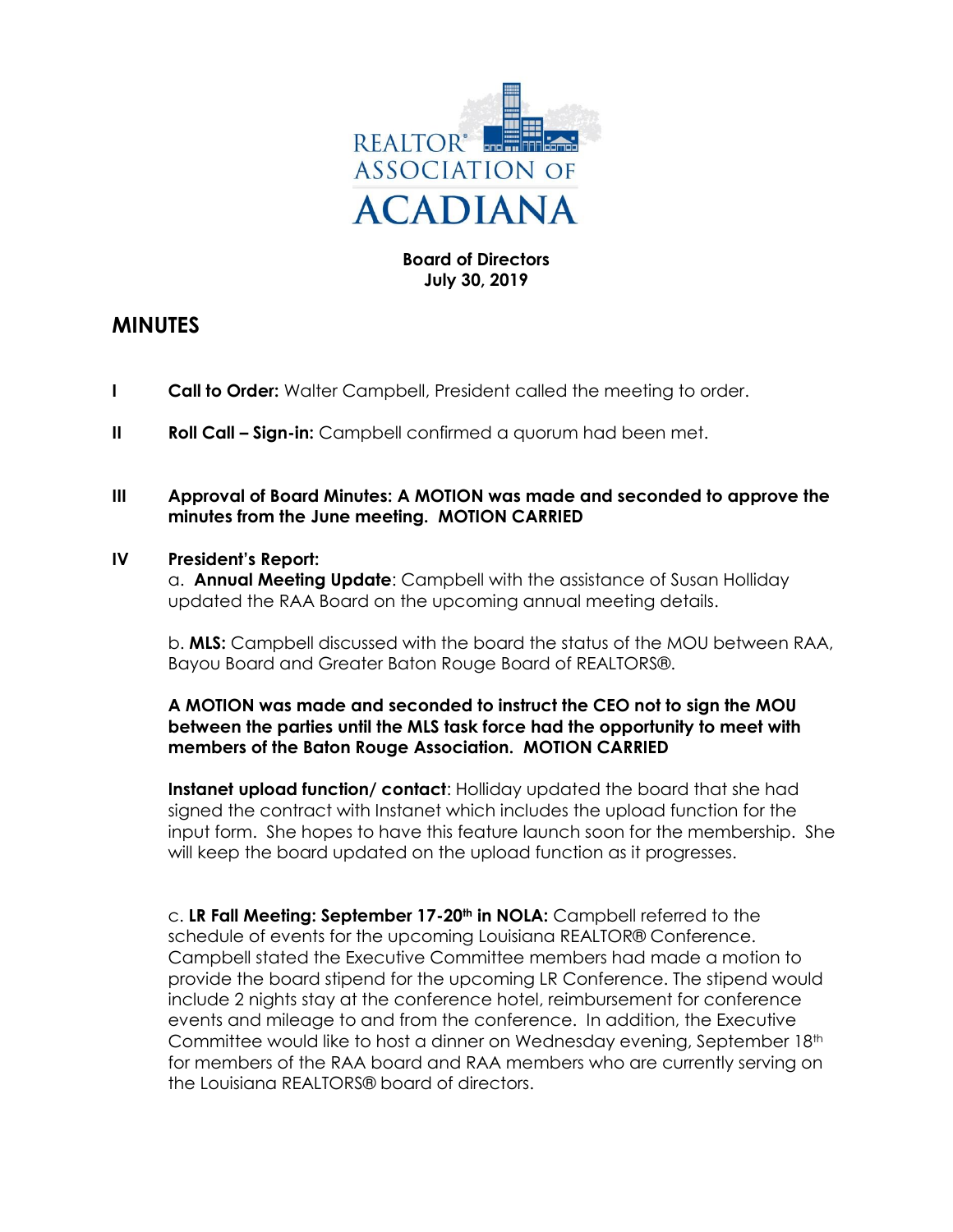#### **A MOTION was made and seconded to expend funds to cover director reimbursement costs as well as costs associated with the group dinner. MOTION CARRIED**

d. **One Acadiana Correspondence:** Campbell referred members of the board to the attached correspondence from One Acadiana seeking RAA's support of an upcoming fundraising campaign.

#### **A MOTION was made and seconded to have the CEO reach out to the organization to get additional information on the campaign and report back to the board of directors. MOTION CARRIED**

e. **NAR Corporate Ally Program:** Campbell referred board members to the attached correspondence from NAR regarding a contribution from RAA to the NAR Corporate Ally Program.

**A MOTION was made and seconded to instruct the CEO to contact NAR to inquire about the formula used to calculate the invoice that RAA invoice which was sent to them via e-mail. MOTION CARRIED**

f. **Approval of Committee Appointments for 2019 Awards Committee**: Walter referred the board to the attached list of committee members for the end of the year awards.

## **A MOTION was made and seconded to approve the Awards Committee as presented. MOTION CARRRIED**

# **V Committee Reports:**

1**. YPN- Report/ Update on Summer programming series:** Leslie Guillory YPN Chair provided the board with an update on the YPN activities as of late.

**VI Treasurer's Report:** Reid Smith, Treasurer referred board members to the membership re-cap as well as the board member call list for new members for June. Smith reported the Prudential Account as of June 30<sup>th</sup> was 1\$1,216,576.78. He then asked the board members if they had any questions about the 2019 Actual v Budget figures.

Smith then reported on the Building Task Force. He stated the Building Task Force had met on two occasions. They had identified a few properties and had actually went to view one property. The Task Force will continue to be active and will report back to the board on a monthly basis.

Finally, Smith reported that he and Susan Holliday had a meeting with the Association's CPA firm Darnall, Sikes, Gardes and Frederick. The CPA firm

## **A MOTION was made and seconded to accept the Treasurer's report as presented. MOTION CARRIED**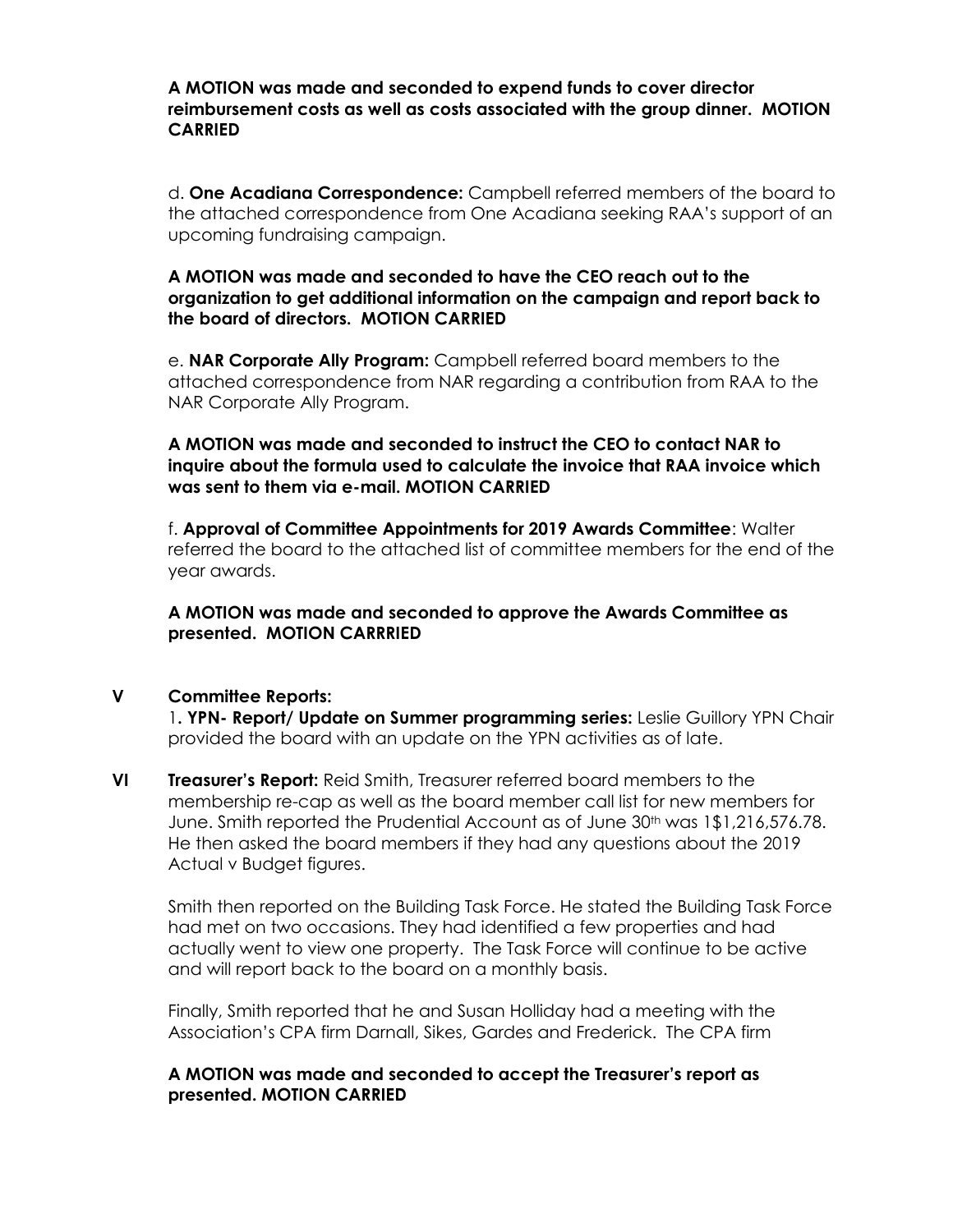**VII CEO Report:** The CEO reported that she was still in the process of developing a Crisis Plan for RAA. She will bring an executive summary of the newly created document to the August board meeting.

Holliday then reported she had been informed that the CEO for the Southwest Louisiana Assn. of REALTORS® (SWLAR) had been relieved of her duties. The board discussed this news.

**A MOTION was made and seconded to have the RAA President, Walter Campbell reach out to the President of SWLAR to offer various types of support that RAA can could possibly provide during this transition. MOTION CARRIED**

**New Business:** The board discussed a recent post on RAA Talk which discussed issues with members posting things that were contained within the MLS and were clogging up the RAA Talk page.

**A MOTION was made and seconded to form a Task Force to review RAA Talk, how is being used and possibly discussing new rules for posts to the page. MOTION CARRIED** 

**VIII Upcoming Events: Campell reviewed with the board the list of upcoming RAA events and encouraged board members to attend as many events as their schedule would allow.** 

1. **YPN Social**: Thursday, August 1st 5-7pm at Corner Bar

2. National Speaker, **Mark Given** to present CE for CRS designation, Thursday, August 15th at RAA. Early Bird registration is \$99 and regular registration is \$149.

3. **RAA Annual Meeting: Friday, August 23rd at 10am** at the Petroleum Club

4. **YPN GMM**- Friday, August 23rd at Petroleum Club with Carl Carter, son of Beverly Carter. Registration is at 11:30 with the event to start at noon. Cost is \$20 per person.

5. **REALTOR® Appreciation Day:** Friday, September 13<sup>th</sup> at the Cajundome Convention center. Confirmed keynote speaker is **Billy Nungesser.**

6. National Speaker **Shay Hata** for a Professional Development Opportunity: Monday, September 23rd 8:30-Noon. Location TBD

7. **Body Language Expert, Jan Hardgrave**, Friday, October 4<sup>th</sup>9:30-10:30 at LITE

8.**Joint GMM with the AHBA**: Tuesday, October 8<sup>th</sup> at River Oaks. Event will feature a forum for everyone running for the Lafayette City-Parish President position.

9. **29th Annual Gumbo Cook-Off**: Wednesday, October 23rd at Park International